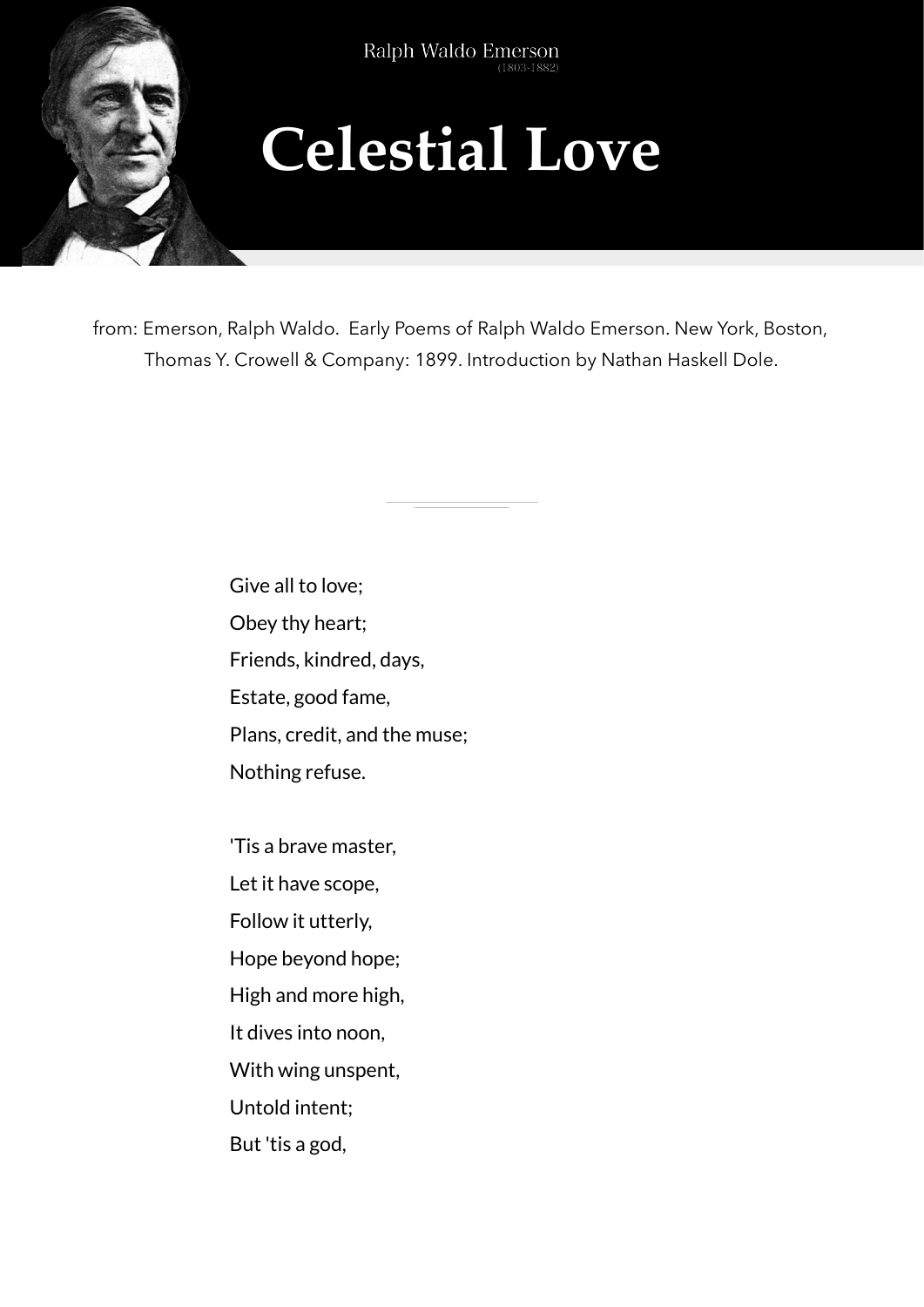Knows its own path, And the outlets of the sky. 'Tis not for the mean, It requireth courage stout, Souls above doubt, Valor unbending; Such 'twill reward, They shall return More than they were, And ever ascending.

Leave all for love;— Yet, hear me, yet, One word more thy heart behoved, One pulse more of firm endeavor, Keep thee to-day, To-morrow, for ever, Free as an Arab Of thy beloved. Cling with life to the maid; But when the surprise, Vague shadow of surmise, Flits across her bosom young Of a joy apart from thee, Free be she, fancy-free, Do not thou detain a hem, Nor the palest rose she flung From her summer diadem.